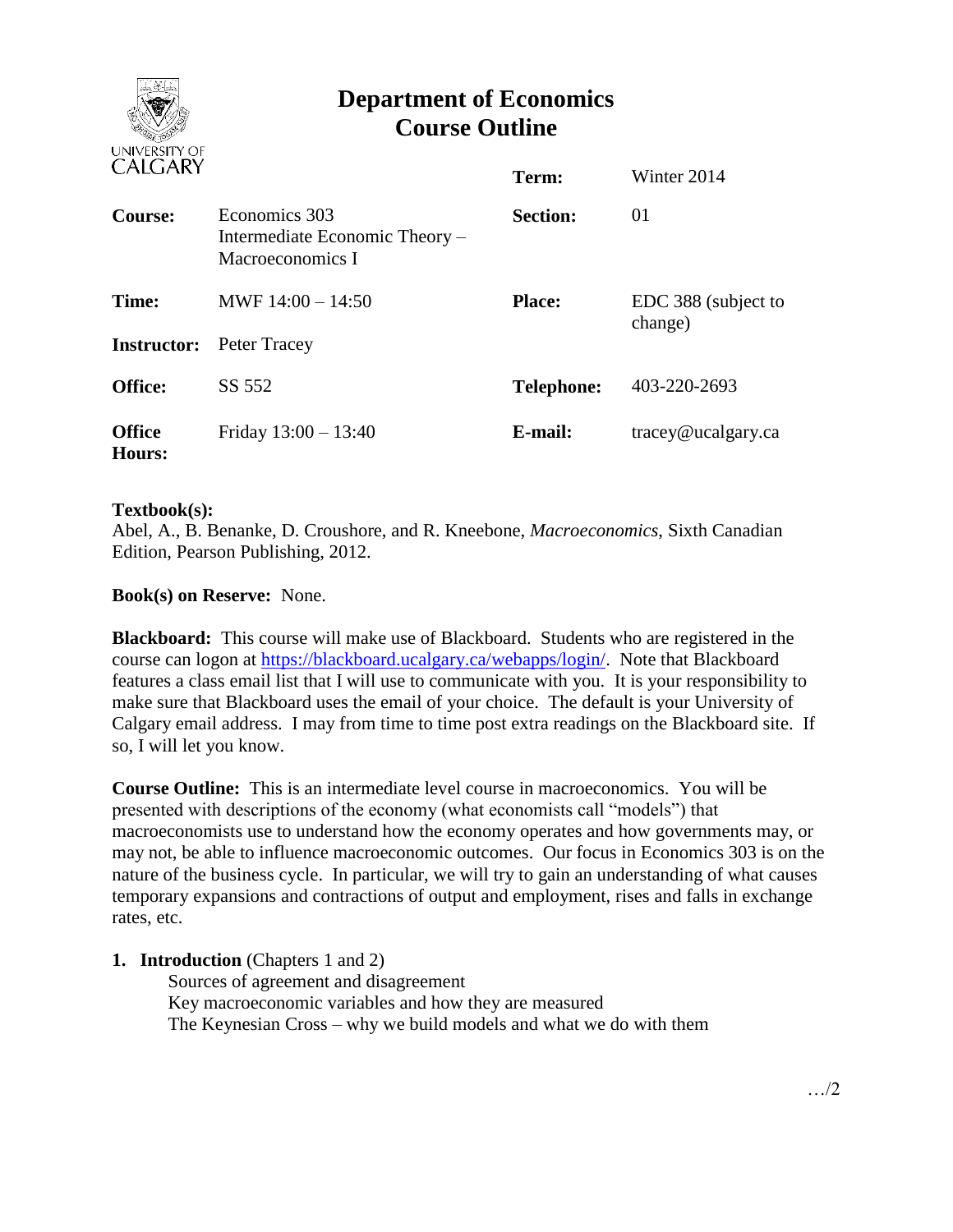### **2. Building Blocks of the Macroeconomic Model** (Chapters 3, 4, 7 and 14)

The idea of an aggregate production function The market for labour Okun's Law Determinants of consumption spending, saving, and investment Money and financial markets

# **3. The Model of the Business Cycle** (Chapters 8, 9 and 10)

The empirical evidence The theory  $-$  a closed economy The theory – an open economy

**Tutorials:** When you registered for this course you were enrolled in a tutorial session. I may occasionally provide problems for you to consider and to discuss with your classmates and a teaching assistant during these tutorial sessions. The problems will not be graded but they will offer you the opportunity to test your understanding of the material covered to that point in the course. You will also have the opportunity to discuss with the TA the material we have discussed in class and which you may not yet fully grasp.

## **Grade Determination and Final Examination Details:**

| Midterm Test      |          | $(25\%)$ Wednesday, February 5            |
|-------------------|----------|-------------------------------------------|
| First Assignment  | $(10\%)$ | Wednesday, February 12                    |
| Second Assignment |          | $(15\%)$ Wednesday, March 19              |
| Final Exam        |          | (50%) Date set by the Registrar's Office. |

 Assignments are due at the *beginning* of the lecture on the due date. Solutions to the assignments will be posted on the Blackboard site at that time. This means that late assignments cannot and will not be accepted. I will not accept e-mailed assignments. I will not accept assignments slid under my office door.

 The midterm test will be held in the classroom during regular lecture hours. The final exam will be two (2) hours in length and will be scheduled by the Registrar's Office. There will be no multiple choice questions on either tests or on the final exam. The use of a simple calculator during the test and the final exam will be allowed. Graphing calculators, cell phones, and computers are not permitted.

 Assignments, the test, and the final exam are intended to be challenging (they are "*tests"* of your understanding of the material). You are encouraged to consult with your classmates when working on the assignments. The solutions you submit must, however, represent your own work. Taking credit for someone else's work is something for which I show zero tolerance.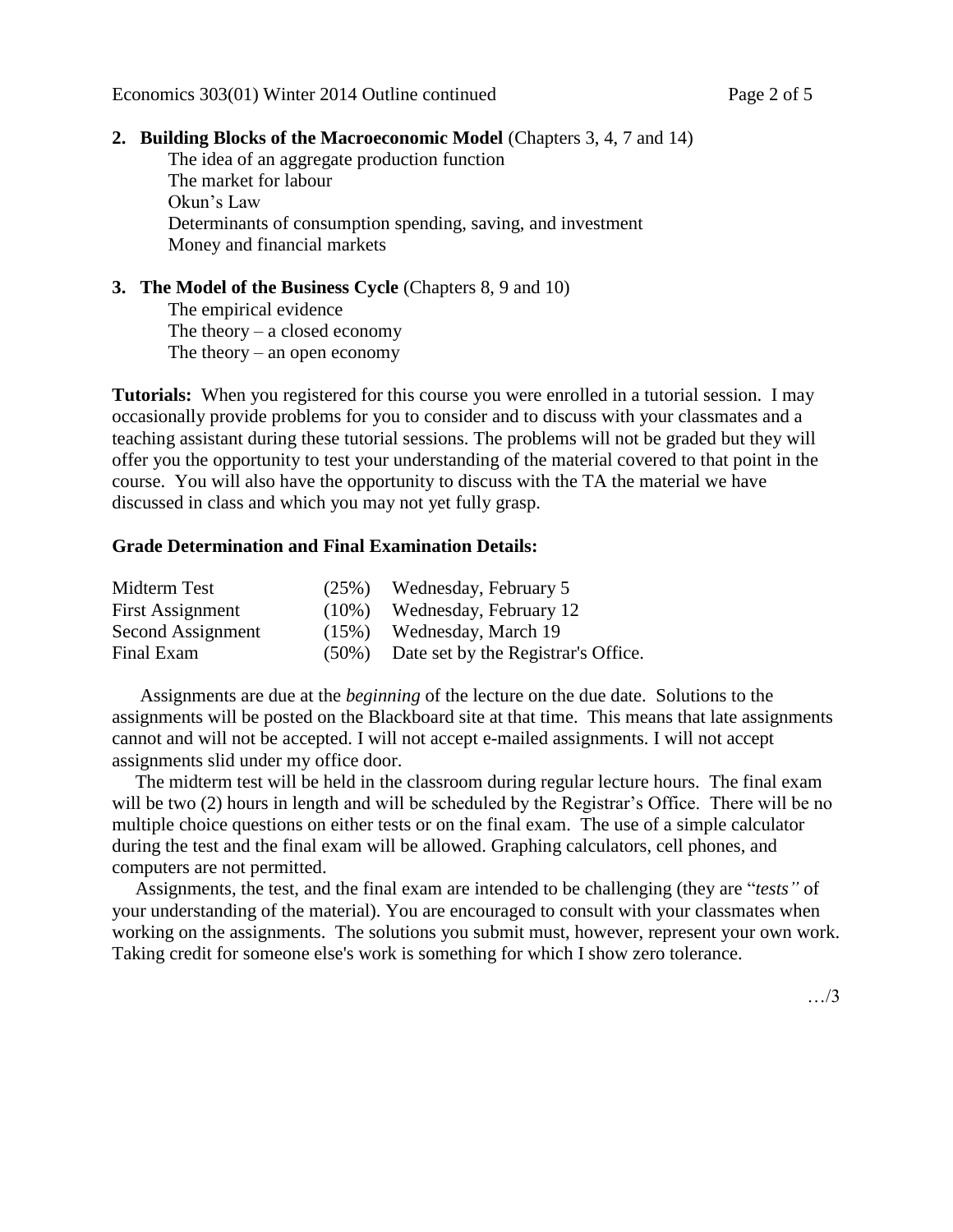As per University policy (see <http://www.ucalgary.ca/pubs/calendar/current/e-2.html>), the grade you receive on assignments, midterms and exams will, in part, reflect your ability to effectively communicate your answers. Being able to write and effectively communicate is a very important skill to develop. Employers demand it and so do I.

 The test and the final exam are marked on a numerical (percentage) basis, then converted to letter grades. The course grade is then calculated using the weights indicated above. As a guide to determining standing, these letter grade equivalences will generally apply:

|      | $A+ 97-100 B$ | 79 - 83 C-             | 61 - 65   |
|------|---------------|------------------------|-----------|
| A    | 92 - 96 B-    | $76 - 78$ D+           | $56 - 60$ |
| $A-$ | 89 - 91 C+    | $73 - 75$ D            | $50 - 55$ |
|      |               | $B+ 84-88$ C 66 - 72 F | $0 - 49$  |

A passing grade on any particular component of the course is not required for a student to pass the course as a whole.

## **Notes:**

- 1. Students should be aware that no "make-up" midterms will be given. Any student who finds it necessary to miss the midterm must notify the instructor in advance and produce a valid medical certificate or other required documentation in order to have the weighting adjusted. This adjustment will result in the final exam counting for 75% of the final grade and the assignments counting for 25% of the final grade.
- 2. Examinations will not be given prior to the scheduled date.
- 3. **Answers to the midterm test, the assignment and the final exam questions must make use of equations and diagrams wherever possible. Numerical questions require numerical answers.**
- 4. **Students will not be given extra time to complete tests and exams.**
- 5. Students should be aware of the academic regulations outlined in The University of Calgary Calendar.

# 6. **The use of cell phones for any purpose in class is prohibited. The classroom is a no cell phone zone. Computers may only be used for note-taking purposes.**

- 7. Students seeking reappraisal of a piece of graded term work should discuss their work with the instructor within 15 days of work being returned to class; however, the earliest that grades will be discussed will be two days after the return of an assignment or examination.
- 8. Students will be responsible for all material listed on the course outline, regardless of whether or not the material has been covered in class, unless the instructor notifies the class that the material will not be covered.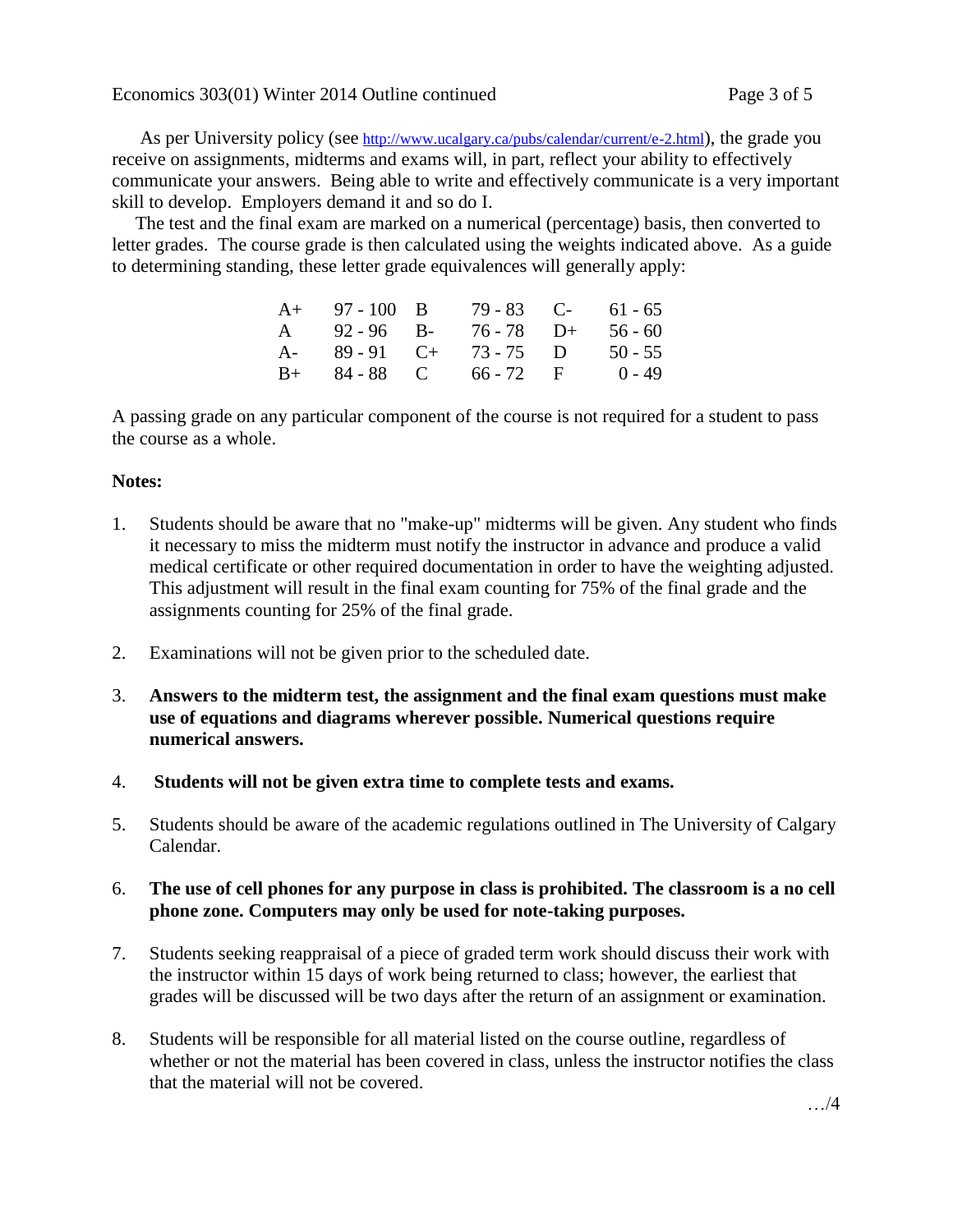Economics 303(01) Winter 2014 Outline continued Page 4 of

- 9. Please note that the following types of emails will receive no response: emails not addressed to anyone in particular; emails where the recipient's name is not spelled correctly; anonymous emails; emails which do not specify the course and section in which you are registered; and, emails involving questions that are specifically addressed on the course outline.
- 10. It is the student's responsibility to request academic accommodations. If you are a student with a documented disability who may require academic accommodation and have not registered with the Disability Resource Centre, please contact their office at 403-220-8237. Students who have not registered with the Disability Resource Centre are not eligible for formal academic accommodation. **You are also required to discuss your needs with your instructor no later than fourteen (14) days after the start of this course.**
- 11. A deferred final exam will not be given except in cases of extreme personal emergencies. If, for such a reason, a deferred final exam is allowed, it will not be given before the scheduled deferred exam date. Deferred final examinations do not have to cover the same material or have the same format as the regular final examination.

Students' Union Vice-President Academic: Emily Macphail Phone: 220-3911 E-mail [suvpaca@ucalgary.ca](mailto:subpaca@ucalgary.ca)

Students' Union Faculty Representative (Arts) Phone: 220-3913 Office: MSC 251

E-mail [arts1@su.ucalgary.ca](mailto:arts1@su.ucalgary.ca) [arts2@su.ucalgary.ca,](mailto:arts2@su.ucalgary.ca) [arts3@su.ucalgary.ca,](mailto:arts3@su.ucalgary.ca) [arts4@su.ucalgary.ca](mailto:arts4@su.ucalgary.ca)

Society of Undergraduates in Economics (S.U.E.): [www.ucalgary.ca/sue](http://www.fp.ucalgary.ca/econ)

Society of Undergraduates in Economics is a student run organization whose main purpose is to assist undergraduate economics students succeed both academically and socially at the University of Calgary. Services include access to the exam bank, career partnerships with the Career Centre through hosting industry nights and information sessions, recognizing achievements in teaching, and organizing social events for members. Join now by contacting [sue@ucalgary.ca.](mailto:sue@ucalgary.ca)